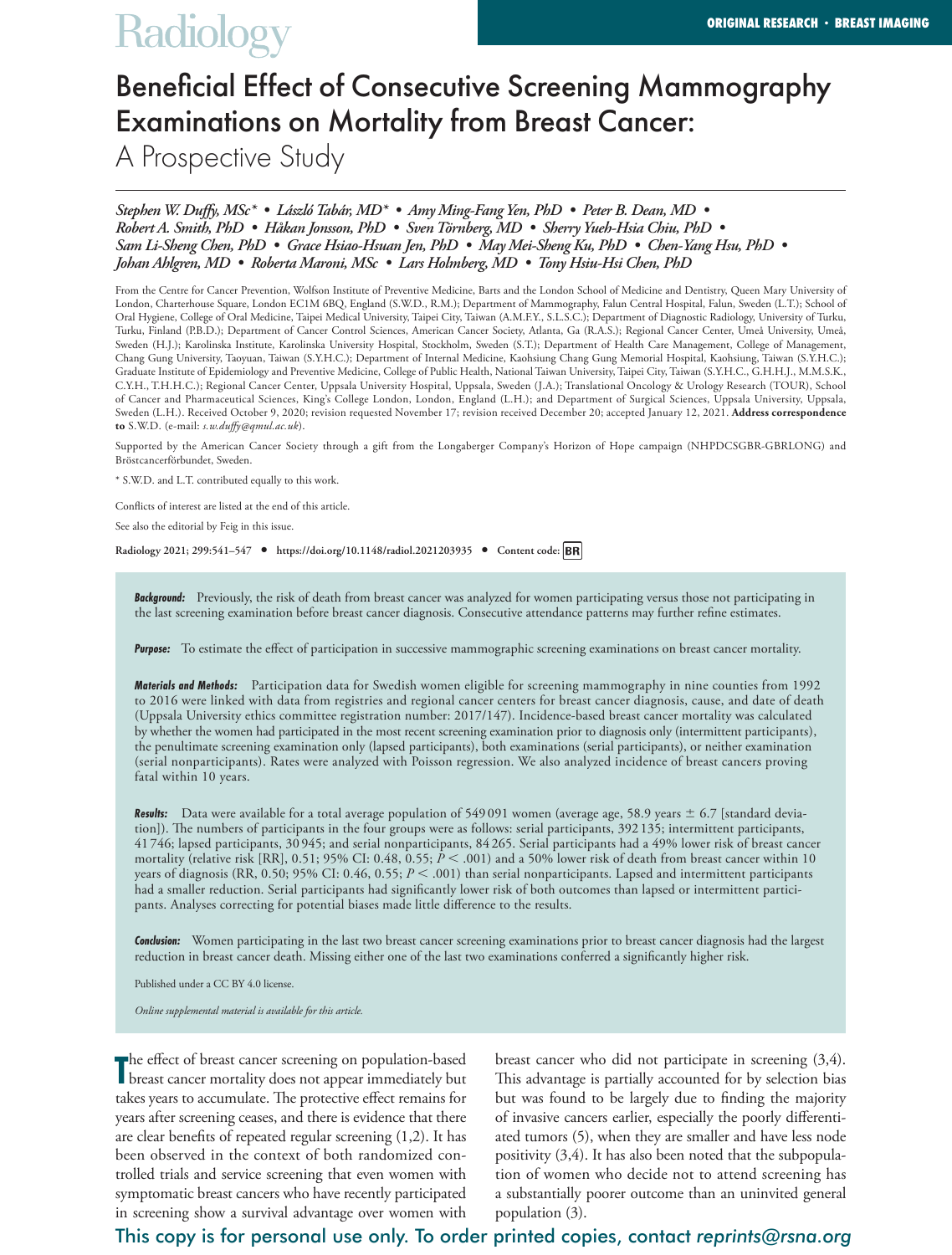#### **Abbreviation**

RR = relative risk

#### Summary

Participation in the two most recent screening mammography appointments before a breast cancer diagnosis confers a significantly higher protection against breast cancer death than participation in neither or only one examination.

### Key Results

- n In a prospective study of 549 091 women eligible for screening mammography in nine Swedish counties between 1992 and 2016, women who attended screening mammography at either of their two last invitations before a breast cancer diagnosis had a significantly lower risk of breast cancer mortality compared with those who did not attend screening examinations; the greatest benefit (49% risk reduction) was seen in women who attended both screening appointments.
- The incidence of breast cancers that proved fatal within 10 years of diagnosis was 50% lower in women who had participated in both previous screening examinations than in those who did not attend either of their last screenings.
- n Women who attended both previous screening examinations had a significant reduction in breast cancer mortality as compared with women who attended only one of the previous screenings.

The West Midlands Screening Histories Project observed better survival in symptomatic tumors in lapsed attenders (women whose most recent screening examination yielded negative results and was more than 3 years ago) than in women who never attended screening (6). Furthermore, case-control analyses of breast cancer mortality found that past screening participation was associated with a reduction in mortality, a reduction which declined with increasing time since the last screening examination (7). In a previous publication using the same database as in this study, a single class of nonparticipation (ie, those who did not attend their most recent scheduled screening examination prior to breast cancer diagnosis) was considered (8). We hypothesized that participation in serial screenings would confer a reduction in breast cancer mortality compared with irregular participation and that irregular participation would confer a reduction compared with serial nonparticipation. As consideration of serial patterns of participation may lead to improved accuracy of estimation of the effect of regular screening participation on patient outcomes and cast more light on the contribution of regularly attending screening examinations in reducing mortality from breast cancer, the purpose of this study was to estimate the effect of participation in successive mammographic screening examinations on breast cancer mortality.

# Materials and Methods

The authors declare no conflict of interest. The population analyzed in this study partially (8–10) or completely (11) overlaps with that used in previous studies, but the current study examines participation data in greater detail, specifically studying the effect of serial participation on screening. The current study was approved by the ethics committee of Uppsala University (registration number 2017/147). Informed consent from study participants was not required due to the fact that the focus

was on deceased women and the type of data collected. No personal identifiable data were collected from living participants. Data analyzed were provided by third parties. Requests for data should be directed to the providers indicated in the Acknowledgments.

#### General Methods

In this prospective analysis, breast cancer mortality data were provided by the Swedish Cause of Death Register of the Swedish National Board of Health and Welfare for nine counties: Stockholm, Dalarna, Värmland, Örebro, Västmanland, Gävleborg, Västernorrland, Västerbotten, and Norrbotten. Breast cancer incidence and tumor characteristics were obtained from the regional oncology centers of the Northern, Uppsala-Örebro, and Stockholm-Gotland health care regions and were then linked to population screening data on invitation to and participation in screening mammography, prospectively collected by Sectra Medical Systems, Linköping, Sweden.

According to national recommendations, women in Sweden are invited to screening with a letter including a prebooked appointment. During the study period, between 1992 and 2016, the policy was to screen women aged 40–54 years every 18 months and those aged 55–69 years every 24 months, although screening age ranges vary by county. Participation rates vary from around 70% in urban areas to 90% in more rural areas. More details on data collection, such as screening intervals by age and county, are given in a previous article analyzing the same database (11).

We defined four categories of screening participation before a breast cancer diagnosis: *(a)* serial participants, defined as women who participated in both of their last two scheduled screening examinations; *(b)* intermittent participants, defined as women who participated in their last scheduled screening examination but not the next-to-last one; *(c)* lapsed participants, defined as women who participated in their next-to-last scheduled screening examination but not the last one; and *(d)* serial nonparticipants, defined as women who did not participate in either of their last two scheduled screening examinations.

The primary end points of this study were to estimate the effect of these different participation patterns on mortality from breast cancer and on incidence of breast cancers proving fatal within 10 years after diagnosis. Additional analyses to correct for potential sources of bias from lead time or self-selection for screening (see Statistical Analysis section) were also performed.

#### Statistical Analysis

Statistical analyses were performed by a team of statisticianepidemiologists (G.H.H.J., M.M.S.K., and C.Y.H. with 1–10 years of experience; A.M.F.Y., S.Y.H.C., S.L.S.C., T.H.H.C., and S.W.D. with more than 20 years of experience). Cancer incidence was calculated up to 2 years after the last scheduled screening examination, so women were potentially aged up to 73 years at the time of their diagnosis. Breast cancer deaths were analyzed for cancers diagnosed after the commencement of the observation period in each county and in the relevant age range (40–73 years or 50–73 years), with no upper age limit for mortality.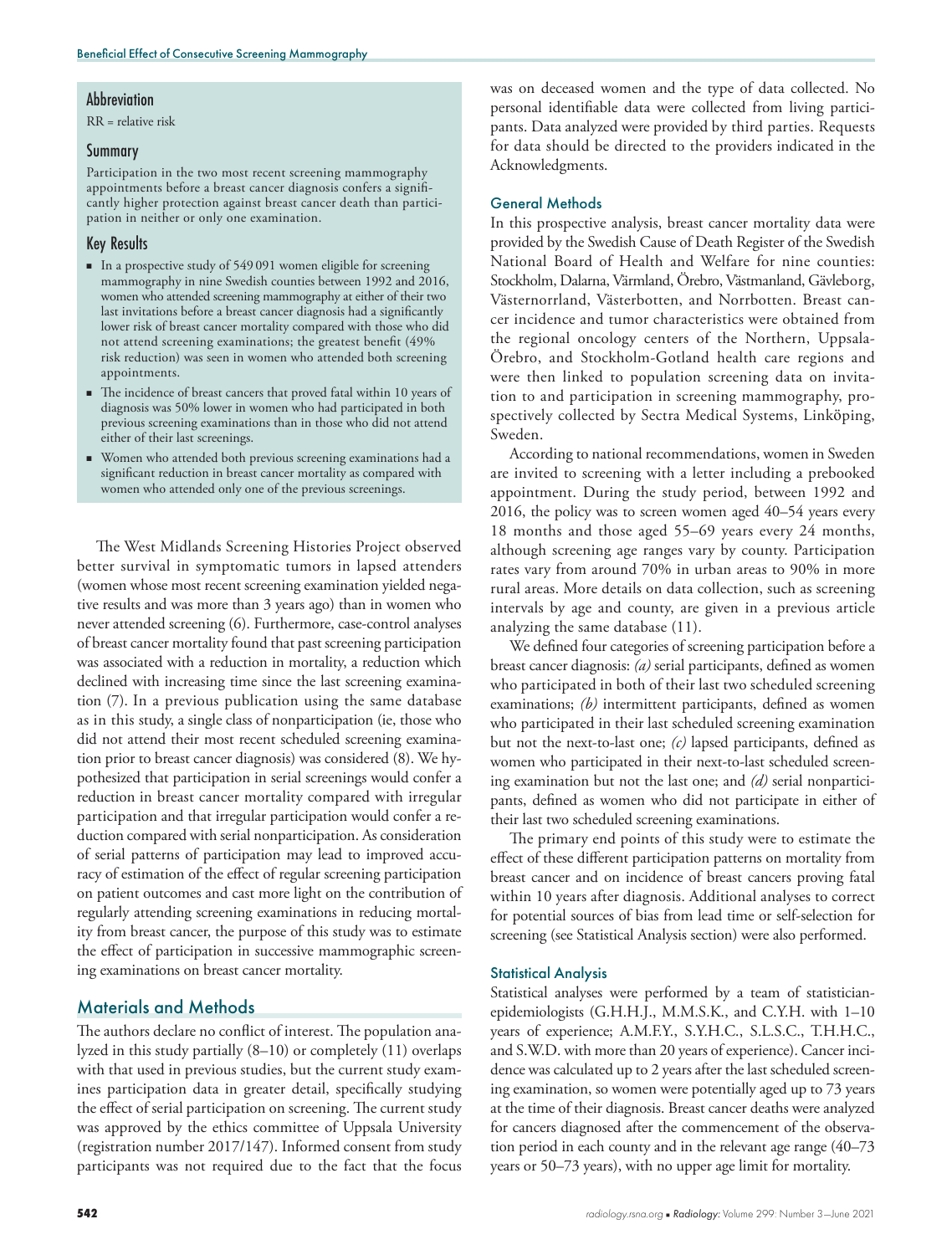|                |                         | Period of Observation          | Total Average Eligible                  |            |
|----------------|-------------------------|--------------------------------|-----------------------------------------|------------|
| County         | Screening Age Range (y) | <b>Breast Cancer Mortality</b> | Breast Cancer was Fatal within 10 Years | Population |
| Stockholm      | $50 - 69$               | 1992-2016                      | 1992-2007                               | 202021     |
| Dalarna        | $40 - 69$               | 1993-2016                      | 1993-2007                               | 52721      |
| Värmland       | $50 - 69$               | 1993-2016                      | 1993-2007                               | 33857      |
| Örebro         | $50 - 69$               | 1992-2016                      | 1992-2007                               | 32031      |
| Västmanland    | $40 - 69$               | 1992-2016                      | 1992-2007                               | 48019      |
| Gävleborg      | $40 - 69$               | $2001 - 2016$                  | 2001-2007                               | 53993      |
| Västernorrland | $40 - 69$               | 1997-2016                      | 1997-2007                               | 47386      |
| Västerbotten   | $50 - 69$               | 1997-2016                      | 1997-2007                               | 29751      |
| Norrbotten     | $40 - 69$               | 1997-2016                      | 1997-2007                               | 49312      |
| Total          | $\cdots$                | $\cdots$                       | $\cdots$                                | 549091     |

**Table 1: Counties Included in Analysis, with Screening Age Ranges, Periods of Observation, and Average Screening-eligible Population**

Rate data were analyzed with Poisson regression (12), producing relative risks (RRs) and 95% CIs for all nine counties combined.  $P < .05$  was considered to indicate a significant difference. The two end points were analyzed according to the different participation groups and were offset by the person-years of observation.

Person-years were calculated separately for each end point. For each year of observation, person-years were calculated as the total observation time contributed by women still alive in that year and eligible or previously eligible for screening (in the 2 years before diagnosis). The incidence of breast cancers proving fatal within 10 years could be calculated only for those years for which we had more than 10 years of follow-up data. For this end point, the person-years were calculated using the number of women in the screening age range in each year of observation. Because these comparisons are contemporaneous with respect to time of diagnosis, there is no possibility of confounding with changes in therapeutic practice over time. However, we performed a number of subsidiary analyses, adjusting for other potential sources of bias, notably self-selection bias in comparison with serial nonparticipants, whereby those who choose not to undergo screening may be at different risk a priori from the general population in terms of socioeconomic status, health behavior, or comorbidities and lead time (ie, the amount of time by which a cancer diagnosis has been advanced by screening) bias (in the analysis of cancers proving fatal within 10 years after diagnosis).

Details on these adjustments are available in Appendix E1 (online) and in an earlier article analyzing data from the same population (11). Methodologic details of the correction for selfselection bias are given by Duffy et al (13). Analyses were performed with SAS software (version 9.4; SAS Institute).

# **Results**

We evaluated data in a total average population of 549 091 women (average age, 58.9 years  $\pm$  6.7 [standard deviation]) over average observation periods of 22 years (maximum, 25 years) for mortality and 13 years (maximum 16 years) for breast cancers that were fatal within 10 years after diagnosis. Average numbers of women in the four groups were as follows:

serial participants, 392135; intermittent participants, 41746; lapsed participants, 30945; and serial nonparticipants, 84265. Table 1 shows the counties included in this analysis, along with screening age ranges, periods of observation, and total average population of women eligible for screening mammography over the periods of observation. We also had individual-level data in a subgroup of 37078 women with breast cancer in the same population.

We identified 3995 breast cancer deaths in the nine counties during the observation period. These are tabulated with person-years of follow-up according to county and participation status in Table 2. In addition, the table gives the RRs and 95% CIs on these for all counties combined. There was a 49% (100–19.6/38.2) reduction in mortality in serial participants compared with serial nonparticipants ( $RR = 0.51$ ; 95% CI: 0.48, 0.55;  $P < .001$ ). Lesser reductions of 33% (100–25.5/38.2) and 28% (100–27.7/38.2) were observed in intermittent (RR =  $0.67$ ; 95% CI: 0.59, 0.76;  $P < .001$ ) and lapsed (RR = 0.72; 95% CI: 0.63, 0.83; *P* < .001) participants, respectively. There was a significant reduction in mortality in the serial participants compared with the intermittent participants (RR = 0.77; 95% CI: 0.69, 0.86; *P* , .001). There was also a significant reduction in mortality in the serial participants compared with the lapsed participants (RR = 0.70; 95% CI: 0.61, 0.80;  $P < .001$ ). The mortality rate of intermittent participants did not differ significantly from that of lapsed participants (RR = 0.92; 95% CI: 0.78, 1.08;  $P = .16$ ). Figure 1 shows the cumulative breast cancer mortality over time for each of the four different participation status groups for all counties combined.

A total of 2589 cancers proved fatal within 10 years. Table 3 shows the corresponding total numbers of fatal cancers and person-years of follow-up for all counties combined, with the RRs and 95% CIs. Women who attended both screenings (serial participants) showed a 50% (100–28.5/56.8) reduction in breast cancers that were fatal at 10 years (RR = 0.50; 95% CI: 0.46, 0.55;  $P < .001$ ) compared with serial nonparticipants. Again, smaller reductions were observed for intermittent participants, who showed a 36% (100–36.4/56.8) reduction (RR = 0.64; 95% CI: 0.55, 0.75;  $P < .001$ ), and lapsed participants, who had a 25%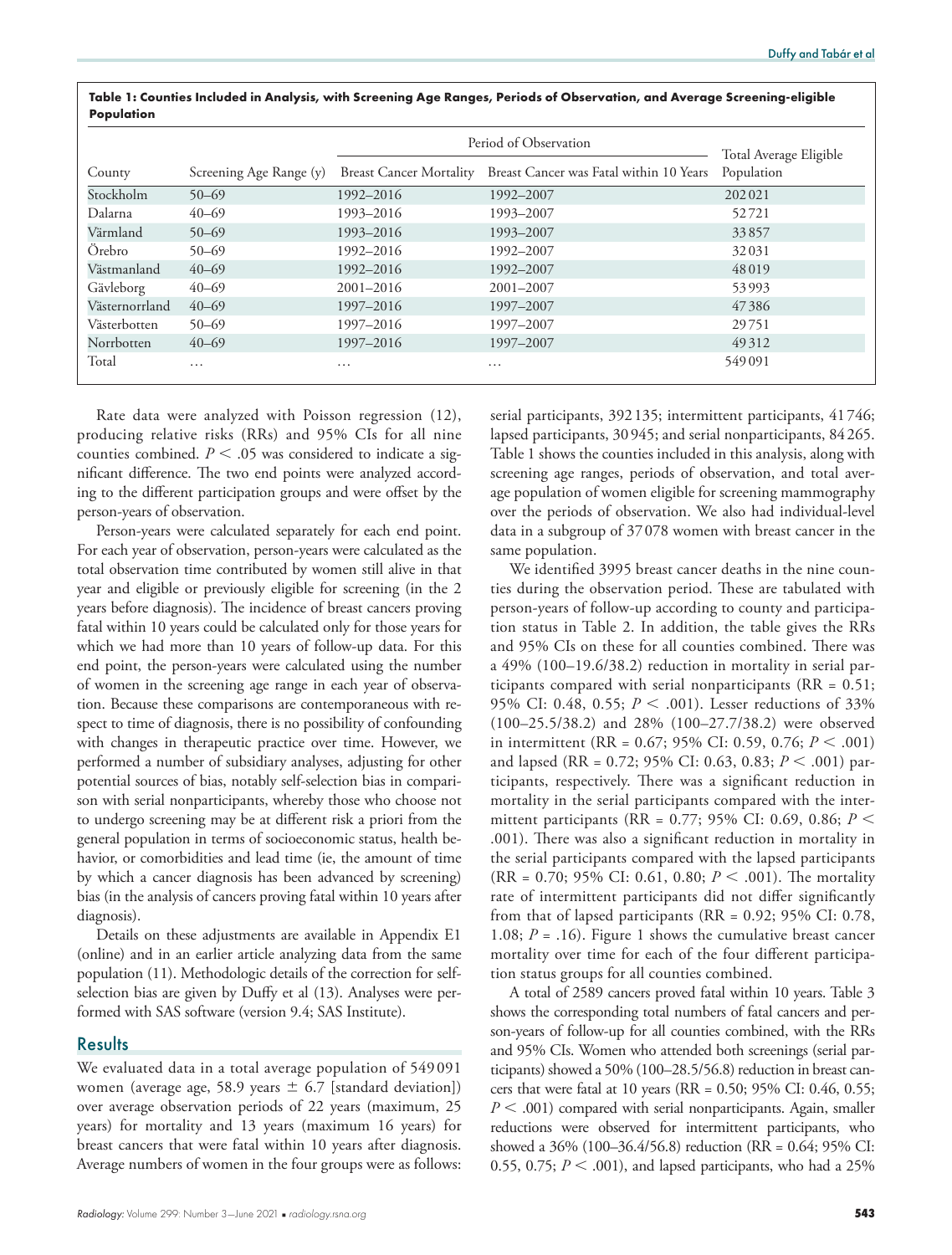| Table 2: Breast Cancer Deaths, Person-Years of Observation, and Average Rates of Incidence-based Breast Cancer Mortality per |
|------------------------------------------------------------------------------------------------------------------------------|
| 100000 Person-Years by County and Participation Status                                                                       |

| County and Parameter                    | Serial Participants | Intermittent Participants Lapsed Participants |                  | Serial Nonparticipants |
|-----------------------------------------|---------------------|-----------------------------------------------|------------------|------------------------|
| Stockholm                               |                     |                                               |                  |                        |
| Breast cancer deaths                    | 982                 | 201                                           | 141              | 614                    |
| Person-years of follow-up               | 4512125             | 655132                                        | 493891           | 1474315                |
| Mortality rate per 100 000 person-years | 21.8                | 30.7                                          | 28.5             | 41.6                   |
| Dalarna                                 |                     |                                               |                  |                        |
| Breast cancer deaths                    | 214                 | 17                                            | 30               | 59                     |
| Person-years of follow-up               | 1250696             | 99479                                         | 76824            | 124707                 |
| Mortality rate per 100 000 person-years | 17.1                | 17.1                                          | 39.1             | 47.3                   |
| Värmland                                |                     |                                               |                  |                        |
| Breast cancer deaths                    | 172                 | 22                                            | 10               | 67                     |
| Person-years of follow-up               | 877085              | 70745                                         | 44875            | 149086                 |
| Mortality rate per 100 000 person-years | 19.6                | 31.1                                          | 22.3             | 44.9                   |
| Örebro                                  |                     |                                               |                  |                        |
| Breast cancer deaths                    | 215                 | 13                                            | 21               | 55                     |
| Person-years of follow-up               | 930499              | 94313                                         | 55351            | 177609                 |
| Mortality rate per 100 000 person-years | 23.1                | 13.8                                          | 37.9             | 31.0                   |
| Västmanland                             |                     |                                               |                  |                        |
| Breast cancer deaths                    | 244                 | 23                                            | 18               | 63                     |
| Person-years of follow-up               | 1264382             | 96565                                         | 81914            | 205594                 |
| Mortality rate per 100 000 person-years | 19.3                | 23.8                                          | 22.0             | 30.6                   |
| Gävleborg                               |                     |                                               |                  |                        |
| Breast cancer deaths                    | 102                 | 9                                             | 11               | 30                     |
| Person-years of follow-up               | 812182              | 68358                                         | 54132            | 130961                 |
| Mortality rate per 100 000 person-years | 12.6                | 13.2                                          | 20.3             | 22.9                   |
| Västernorrland                          |                     |                                               |                  |                        |
| Breast cancer deaths                    | 179                 | 16                                            | 11               | 36                     |
| Person-years of follow-up               | 925136              | 78158                                         | 54647            | 137185                 |
| Mortality rate per 100 000 person-years | 19.3                | 20.5                                          | 20.1             | 26.2                   |
| Västerbotten                            |                     |                                               |                  |                        |
| Breast cancer deaths                    | 127                 | 14                                            | 6                | 37                     |
| Person-years of follow-up               | 666175              | 53189                                         | 39436            | 79286                  |
| Mortality rate per 100 000 person-years | 19.1                | 26.3                                          | 15.2             | 46.7                   |
| Norrbotten                              |                     |                                               |                  |                        |
| Breast cancer deaths                    | 158                 | 17                                            | 19               | 42                     |
| Person-years of follow-up               | 971721              | 83915                                         | 62471            | 145019                 |
| Mortality rate per 100 000 person-years | 16.3                | 20.3                                          | 30.4             | 29.0                   |
| Total                                   |                     |                                               |                  |                        |
| Breast cancer deaths                    | 2393                | 332                                           | 267              | 1003                   |
| Person-years of follow-up               | 12210001            | 1299854                                       | 963541           | 2623762                |
| Mortality rate per 100 000 person-years | 19.6                | 25.5                                          | 27.7             | 38.2                   |
| Relative risk                           | 0.51(0.48, 0.55)    | 0.67(0.59, 0.76)                              | 0.72(0.63, 0.83) | 1.00                   |
| Note.—Data in parentheses are 95% CIs.  |                     |                                               |                  |                        |

reduction (100–42.4/56.8) (RR = 0.75; 95% CI: 0.63, 0.88; *P* , .001). There was a significant reduction in breast cancers that were fatal at 10 years in serial participants compared with intermittent participants (RR = 0.78; 95% CI: 0.67, 0.90; *P* < .001). There was also a significant reduction compared with lapsed participants (RR = 0.67; 95% CI: 0.57, 0.79;  $P < .001$ ). The rates did not differ significantly between intermittent and lapsed participants (RR = 0.86; 95% CI: 0.70, 1.06; *P* = .13). Figure 2 shows the cumulative incidence over time of breast cancers fatal within 10 years of diagnosis according to participation status.

After adjustment for potential self-selection bias, the reductions in breast cancer mortality when compared with serial nonparticipants were of similar magnitude to the unadjusted values for serial participants (RR, 0.55; 95% CI: 0.49, 0.62;  $P < .001$ ), intermittent participants (RR, 0.73; 95% CI: 0.61, 0.85;  $P \leq$ .001), and lapsed participants (RR, 0.78; 95% CI: 0.66, 0.92; *P* = .003). After adjustment for potential self-selection bias and lead time, the reductions in incidence of breast cancers that were fatal within 10 years of diagnosis were as follows: RR of 0.56 (95% CI: 0.48, 0.64;  $P < .001$ ) for serial participants, RR of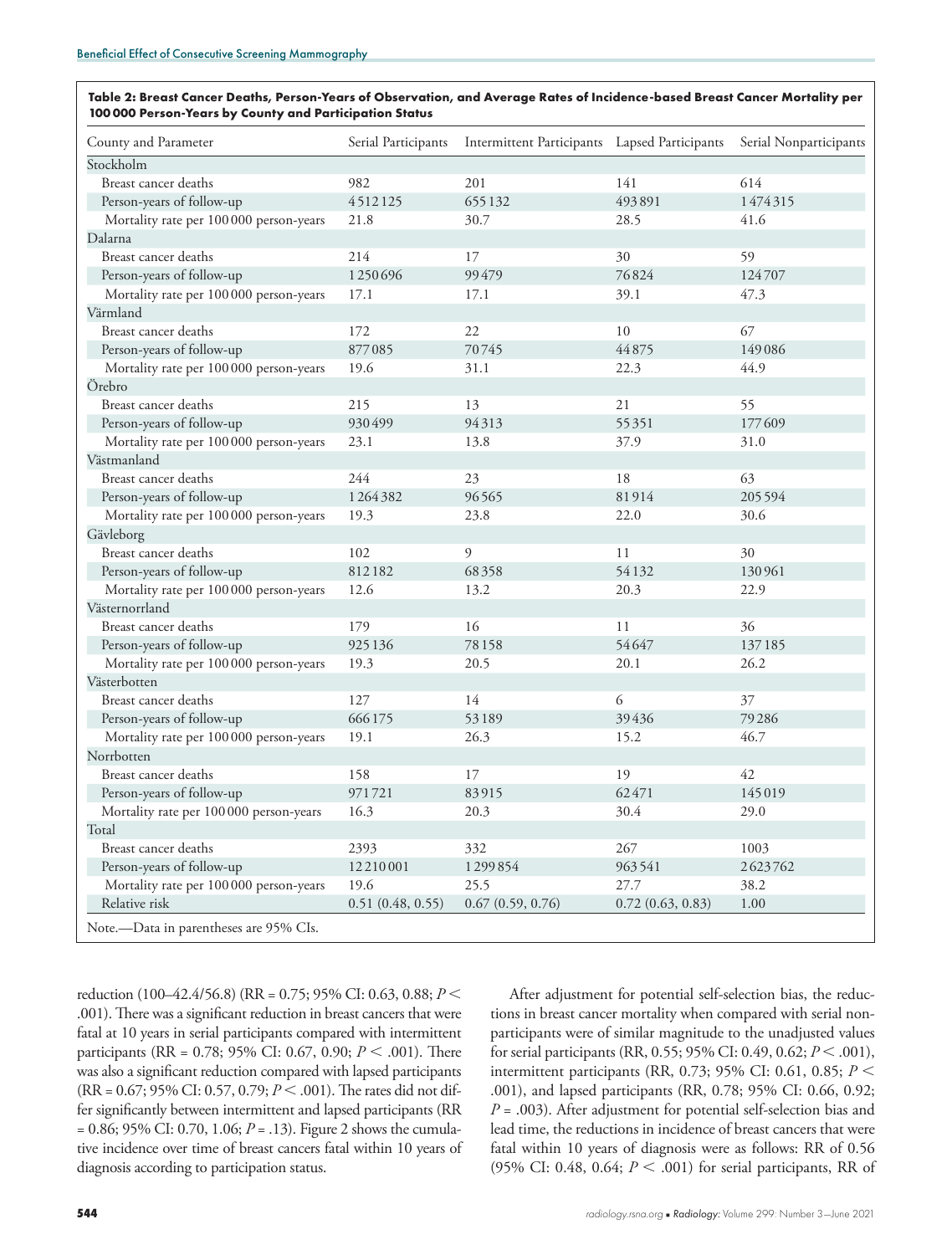

Figure 1: Graph shows cumulative mortality from breast cancer per 100000 person-years in nine Swedish counties from 1992 to 2016 according to participation status: serial participants, who participated in both of the last two screenings; intermittent participants, who participated in only the most recent screening; lapsed participants, who participated in only the next-to-last screening; and nonparticipants, who participated in neither of the last two screenings. Serial participants experienced the lowest cumulative mortality from breast cancer as follow-up increased.

| Parameter                               | Serial Participants | <b>Intermittent Participants</b> | Lapsed Participants | Serial Nonparticipants |
|-----------------------------------------|---------------------|----------------------------------|---------------------|------------------------|
| Breast cancers fatal within 10 years    | 1537                | 215                              | 171                 | 666                    |
| Person-years                            | 5389083             | 590461                           | 403147              | 1172783                |
| Incidence rate per 100 000 person-years | 28.5                | 36.4                             | 42.4                | 56.8                   |
| Relative risk                           | 0.50(0.46, 0.55)    | 0.64(0.55, 0.75)                 | 0.75(0.63, 0.88)    | 1.00                   |

0.71 (95% CI: 0.58, 0.86;  $P < .001$ ) for intermittent participants, and RR of 0.81 (95% CI: 0.66, 0.98; *P* = .03) for lapsed participants.

# **Discussion**

To address the hypothesis that breast cancer mortality would differ between serial participants, intermittent participants, lapsed participants, and nonparticipants, we analyzed data on breast cancer mortality and incidence of subsequently fatal breast cancers between 1992 and 2016 in nine counties in Sweden, covering 549 091 women aged 40–69 years at the time of invitation to screening. We classified the population and the end points according to participation in the last two invitations to mammographic screening. We found substantial and significant reductions for both mortality from breast cancer (relative risk [RR], 0.51; 95% CI: 0.48, 0.55; *P* < .001) and incidence of breast cancers proving fatal within 10 years (RR, 0.50; 95% CI: 0.46, 0.55; *P* < .001) for women who had participated in both of their previous two screening examinations (serial participants) compared with women who did not attend either of their last two screening examinations (serial nonparticipants). Lesser but significant reductions were observed in intermittent participants who attended their most recent screening examination but not the one before and in lapsed participants who had attended their previ-

ous screening examination but not the most recent. When compared with intermittent participants, serial participants showed substantial and significant reductions in breast cancer mortality (RR, 0.77; 95% CI: 0.69, 0.86; *P* < .001) and in cancers proving fatal within 10 years (RR, 0.78; 95% CI: 0.67, 0.90;  $P < .001$ ). Serial participants showed similarly significant but larger reductions compared with lapsed participants for both breast cancer mortality (RR, 0.70; 95% CI: 0.61, 0.80;  $P < .001$ ) and incidence of cancer proving fatal within 10 years (RR, 0.67; 95% CI: 0.57, 0.79; *P* , .001).

A study analyzing the same database to compare the screening performance in the nine individual counties found the outcome of patients participating in screening to be very similar across all counties (9). However, the outcome of patients not participating in screening varied considerably among the counties. Failure to separate the outcome of nonparticipants from that of participants gives an erroneous perception of variability in services provided by the screening units. This similarity of outcomes in women participating in screening gives confidence in the combined results of the nine counties.

To our knowledge, only one other study has reported the association between different patterns of adherence to screening with risk of breast cancer mortality in a prospective analysis (14). In that study, Morrell et al defined regular screening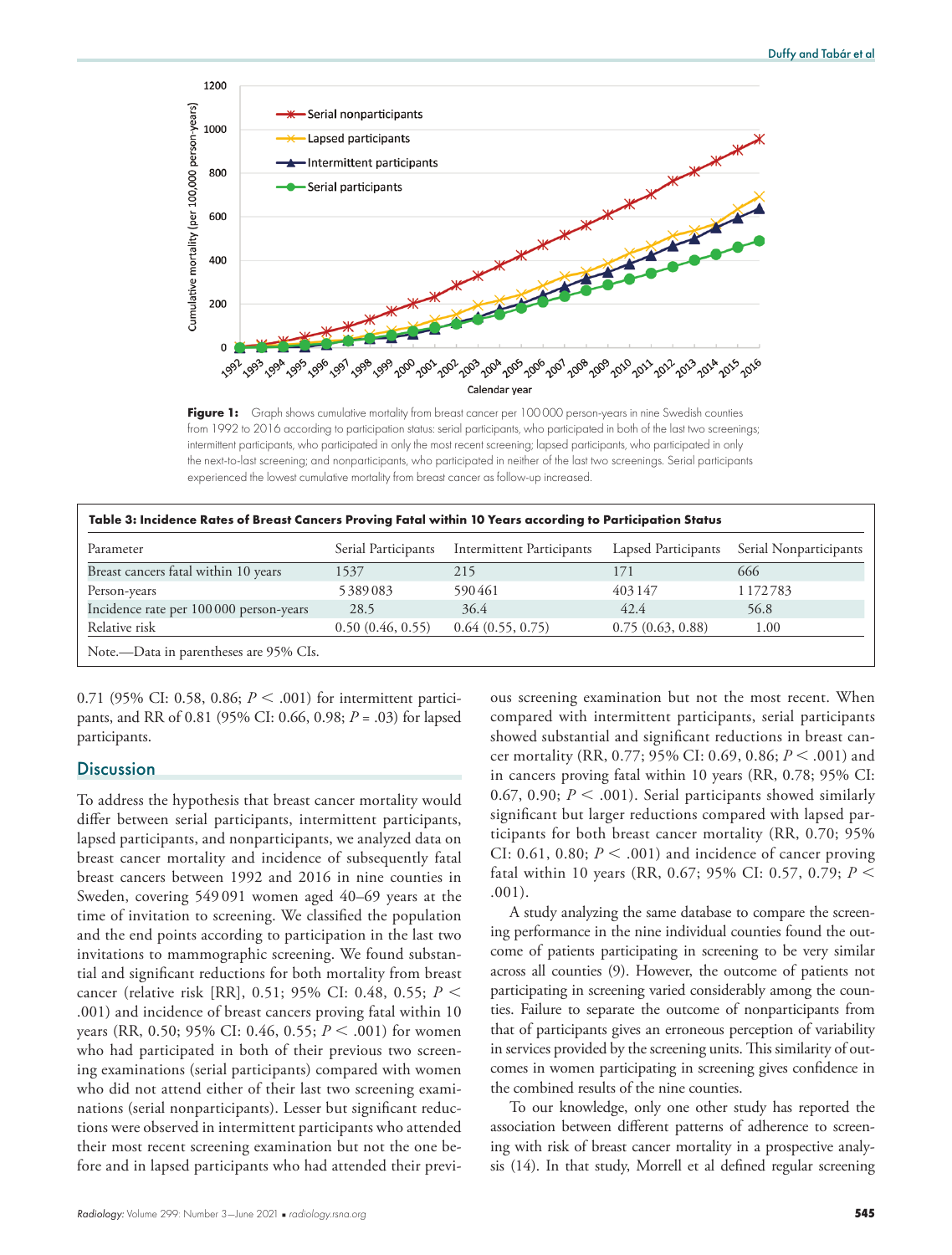

**Figure 2:** Graph shows cumulative incidence of breast cancers that were fatal within 10 years of diagnosis per 100000 person-years in nine Swedish counties from 1992 to 2007 according to participation status: serial participants, who participated in both of the last two screens; intermittent participants, who participated in only the most recent screening; lapsed participants, who participated in only the next-to-last screening; and nonparticipants, who participated in neither of the last two screenings. Serial participants experienced the lowest cumulative incidence of fatal breast cancer within 10 years of diagnosis as follow-up increased.

as participants having been screened three times with a mean interval of 30 months or less, and similarly found a substantial benefit of regular adherence. There is also some evidence of an increased benefit with increased numbers of screening examinations attended in case control studies (7,15).

Previous studies relying on the same database have shown substantial reductions in breast cancer mortality and incidence of breast cancers fatal within 10 years of diagnosis with participation in screening (10,11). Our current study shows a greater mortality benefit for those attending two successive screening examinations than for those who attended only one examination. Further understanding of the cancers proving fatal despite attendance at screening and the use of modern therapeutic regimens is of great interest from a biologic, clinical, and screening organizational viewpoint. In previous studies, we used imaging biomarkers to identify subgroups of breast malignancies that are resistant to the benefits of both screening mammography and modern therapeutic regimens, such as small invasive carcinomas accompanied by castingtype calcifications, architectural distortion, or basal phenotype  $(16–18).$ 

Women in this study were all cared for according to Swedish national guidelines for breast cancer. The guidelines consider stage, tumor grade, receptor status (including the human epidermal growth factor receptor type 2), proliferation, and patient age; detection mode is not a criterion for treatment recommendation.

This is an observational study. However, the data were prospectively collected, and assignment of participation status and characterization of outcome were independent of the research team. Also, adjustments were made for the main sources of potential biases (self-selection for screening and lead time). The results were only slightly changed with these adjustments,

showing a significant reduction in risk of dying from breast cancer with screening participation and a greater reduction with greater adherence to the screening regimen. Some other limitations of this study were detailed in the previous article analyzing the same data set (11). These include data unavailability from private offprogram facilities and the fact that population denominator data were supplied in tabular form. However, the population denominator data were supplied with sufficient granularity to have numbers in the appropriate age group according to serial screening status for each individual calendar year. Also, we did not have data on potential confounding factors. However, the large study population more

than outweighs the absence of individual information on the population at risk. In addition, by using prior estimates, we were able to correct for self-selection bias potentially conferred by such confounders.

In conclusion, regular participation in screening mammography is necessary to optimize the reduction in risk of dying from breast cancer. Missing even one screening examination confers a significant increase in risk. This is an important message for women in the screening age groups, their referring physicians, and public health decision makers.

**Acknowledgments:** Special thanks are due to the radiologists, all personnel at the screening centers involved, and the participating women. The authors thank Sectra Medical Systems (Linkӧping, Sweden) for painstaking informatics and the provision of essential population screening data. Any data requests should be submitted to Sectra Medical Systems, the Swedish National Board of Health and Welfare, and the Regional Oncology Centers of the Northern, Uppsala-Örebro, and Stockholm-Gotland health care regions.

**Author contributions:** Guarantors of integrity of entire study, L.T., S.T., S.Y.H.C., S.L.S.C.; study concepts/study design or data acquisition or data analysis/interpretation, all authors; manuscript drafting or manuscript revision for important intellectual content, all authors; approval of final version of submitted manuscript, all authors; agrees to ensure any questions related to the work are appropriately resolved, all authors; literature research, S.W.D., L.T., P.B.D., L.H.; clinical studies, L.T., S.Y.H.C., L.H.; statistical analysis, S.W.D., A.M.F.Y., H.J., S.Y.H.C., S.L.S.C., G.H.H.J., M.M.S.K., C.Y.H., R.M.; and manuscript editing, S.W.D., L.T., A.M.F.Y., P.B.D., R.A.S., H.J., S.T., S.Y.H.C., S.L.S.C., R.M., L.H., T.H.H.C.

**Disclosures of Conflicts of Interest: S.W.D.** disclosed no relevant relationships. **L.T.** Activities related to the present article: disclosed no relevant relationships. Activities not related to the present article: received personal fees from GE Healthcare for preparing automated breast US teaching cases; received honoraria and reimbursement for travel costs to speaking engagements from GE Healthcare; received personal fees from Three Palm Software for consultation related to breast imaging interpretation. Other relationships: disclosed no relevant relationships. **A.M.F.Y.** disclosed no relevant relationships. **P.B.D.** disclosed no relevant relationships. **R.A.S.** disclosed no relevant relationships. **H.J.** disclosed no relevant relationships.